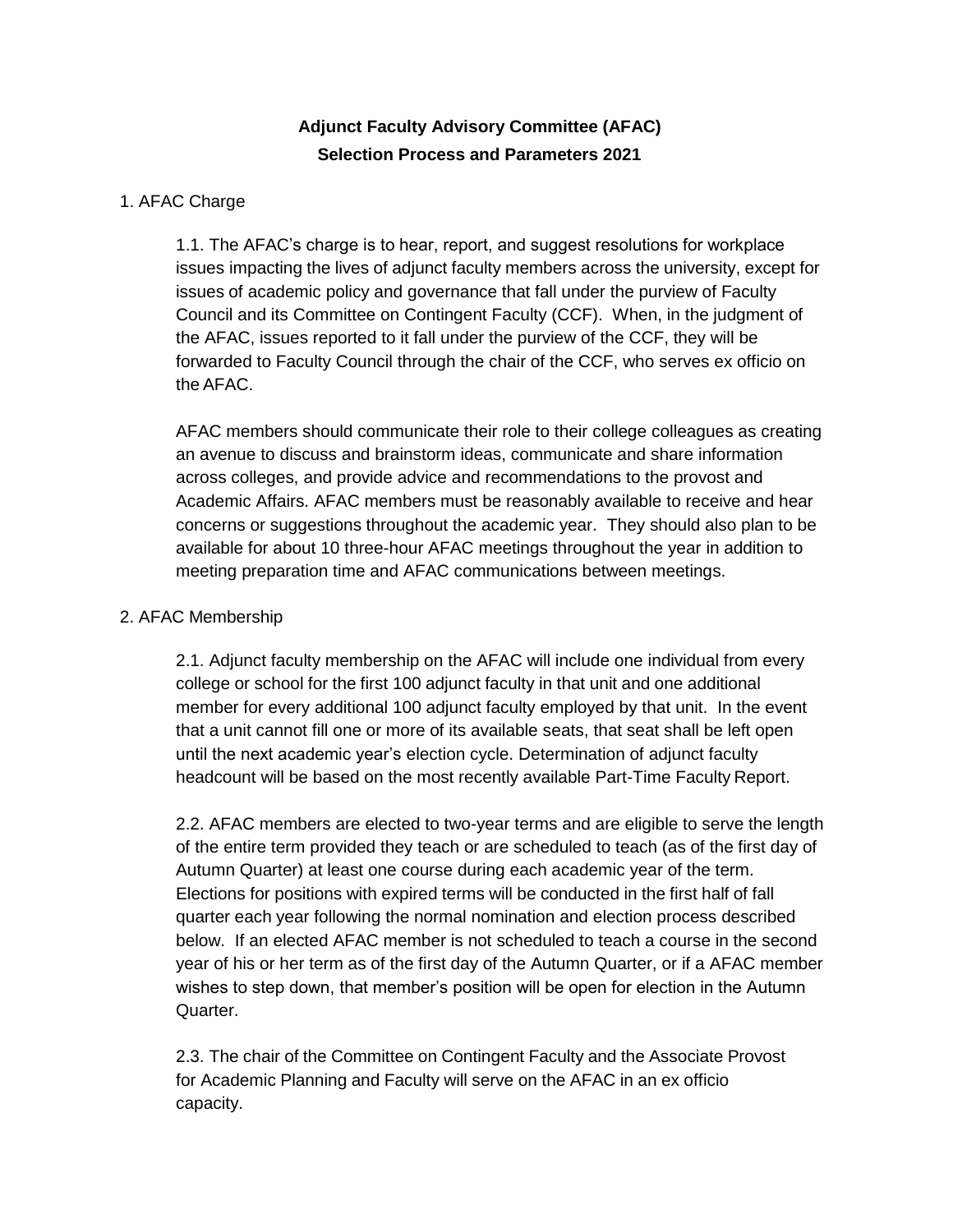2.4. Any adjunct faculty member who has taught for at least three years, and has taught 6 courses or 24 credit hours over the three-year period immediately preceding the academic year of the vote (or 3 courses or 9 credit hours in the last three years in the College of Law) and, as of the first day of Autumn Quarter, is teaching or is scheduled to teach in the academic year of the vote is eligible to become a candidate to serve as a college member on the AFAC.

# 3. Election Process

3.1. Each college office will administer the election process for AFAC members. The process will include an emailed invitation to self-nominate, a self-nomination form, review of nominations to ensure compliance with minimum teaching requirement, distribution of those eligible completed nomination forms with all eligible adjunct faculty voters, and a secure online vote.

| Date                | Process                                                                                                    |
|---------------------|------------------------------------------------------------------------------------------------------------|
| 1st week of classes | committee/process description and self-nomination forms<br>emailed to all adjunct faculty eligible to vote |
| 3rd week of classes | completed self-nomination forms due to college office                                                      |
| 4th week of classes | office confirms self-nominated faculty meet the minimum<br>teaching requirements                           |
|                     | eligible self-nominations forms are shared online with the<br>eligible adjunct faculty voters.             |
|                     | online vote opens and eligible voters are notified                                                         |
| 5th week of classes | online vote closes                                                                                         |
| 6th week of classes | dean's office notifies academic affairs and all faculty in the<br>college of elected member(s)             |

3.2. College offices will follow this schedule:

3.3. All adjunct faculty teaching or scheduled to teach (as of the first day of Autumn Quarter) in the academic year of the vote are eligible to vote for AFAC members.

3.4. Adjunct faculty will be able to vote for the number of candidates equivalent to the number of AFAC members in that college/school.